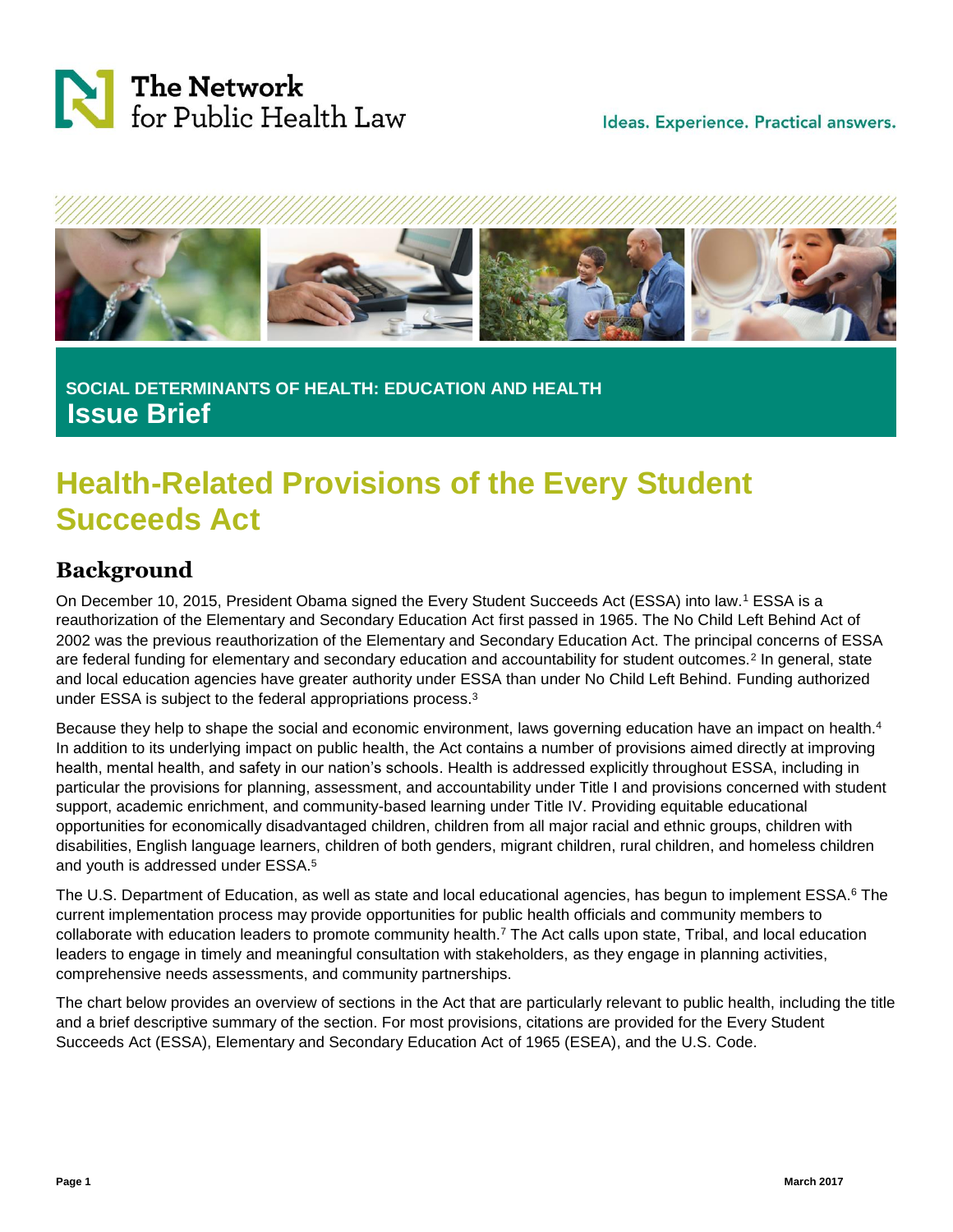## **Health-Related Provisions of the Every Student Succeeds Act**

A A A A A A A A A A A A A A A A A A

| <b>ESSA SECTION</b><br><b>ESEA SECTION</b><br><b>U.S. CODE SECTION</b> | <b>TITLE</b>                             | <b>PRIMARY SCOPE</b>                                                                                                                                                                                                                                                                                                                                                                                                                                                                                                                                                                                                                                                                                                                                                                                                                                                                                                                                                                                                                                                                                                                                                                                                                                                                                                                                                                  |
|------------------------------------------------------------------------|------------------------------------------|---------------------------------------------------------------------------------------------------------------------------------------------------------------------------------------------------------------------------------------------------------------------------------------------------------------------------------------------------------------------------------------------------------------------------------------------------------------------------------------------------------------------------------------------------------------------------------------------------------------------------------------------------------------------------------------------------------------------------------------------------------------------------------------------------------------------------------------------------------------------------------------------------------------------------------------------------------------------------------------------------------------------------------------------------------------------------------------------------------------------------------------------------------------------------------------------------------------------------------------------------------------------------------------------------------------------------------------------------------------------------------------|
| <b>ESSA § 1005</b><br><b>ESEA § 1111</b><br>20 U.S.C. § 6311           | <b>State Plans</b>                       | Requires state educational agencies seeking funds under ESSA to submit a state plan to<br>the Secretary of Education, following timely and meaningful consultation with specified<br>interested parties. Directs the Secretary to establish multi-disciplinary peer review<br>teams to review the state plans. Requires participating states to make the state plan<br>available for public comment, and to take comments into account. Sets forth provisions<br>for assessment and accountability. Requires that results from academic assessments be<br>enabled to be disaggregated for specified groups, including economically disadvantaged<br>students, students from major racial and ethnic groups, children with disabilities, and<br>English learners. In addition to reporting on required indicators of academic success,<br>establishes potential indicators of school quality and student success such as student<br>engagement and school climate and safety. States must report on at least one of these<br>non-academic indicators. Requires each state plan to describe how the state educational<br>agency will support local educational agencies receiving funds to improve school<br>conditions. Requires participating states to prepare and disseminate an annual state<br>report card, including information related to school quality, climate, and safety. |
| <b>ESSA § 1006</b><br>ESEA § 1112<br>20 U.S.C. § 6312                  | Local Educational<br><b>Agency Plans</b> | Requires that, in order to receive a subgrant from a state educational agency, a local<br>educational agency must develop a plan with timely and meaningful consultation with<br>specified stakeholders and secure approval from the state educational agency.                                                                                                                                                                                                                                                                                                                                                                                                                                                                                                                                                                                                                                                                                                                                                                                                                                                                                                                                                                                                                                                                                                                        |
| <b>ESSA § 1008</b><br><b>ESEA § 1114</b><br>20 U.S.C. § 6311           | Schoolwide<br>Programs                   | Authorizes a local educational agency to use ESSA funds, together with other funds, in<br>order to upgrade the entire educational program of a school that serves a student body<br>or an eligible school attendance area in which 40 percent of the children are from low-<br>income families. An eligible school operating a schoolwide program shall develop a<br>comprehensive plan to address the needs of all children in the school, but particularly<br>the needs of children at risk of not meeting challenging academic standards. Activities in<br>the plan may include counseling, school-based mental health programs, specialized<br>instructional support services (including counseling, social work services, school nurse<br>services, speech pathology services, and school library services), mentoring services, a<br>schoolwide tiered model to prevent and address problem behavior, and strategies to<br>assist in the transition from early childhood education programs to elementary school.                                                                                                                                                                                                                                                                                                                                                               |
| <b>ESSA § 1009</b><br><b>ESEA § 1115</b><br>20 U.S.C. § 6315           | Targeted<br><b>Assistance Schools</b>    | Targeted assistance schools may serve eligible low-income children (rather than<br>through a schoolwide program) by coordinating ESSA programs with violence<br>prevention programs, nutrition programs, housing programs, Head Start programs,<br>adult education programs, career and technical education programs, and support and<br>improvement activities.                                                                                                                                                                                                                                                                                                                                                                                                                                                                                                                                                                                                                                                                                                                                                                                                                                                                                                                                                                                                                      |
| <b>ESSA § 1010</b><br>ESEA § 1116<br>20 U.S.C. § 6318                  | Parent and Family<br>Engagement          | Authorizes use of funds for local educational agencies and schools to collaborate with<br>community-based or other organizations or employers with a record of success in<br>improving and increasing parent and family engagement.                                                                                                                                                                                                                                                                                                                                                                                                                                                                                                                                                                                                                                                                                                                                                                                                                                                                                                                                                                                                                                                                                                                                                   |
| <b>ESSA § 1011</b>                                                     | Participation of<br>Children Enrolled    | To the extent consistent with the number of eligible low-income children enrolled,<br>directs a local educational agency to engage in timely and meaningful consultation with                                                                                                                                                                                                                                                                                                                                                                                                                                                                                                                                                                                                                                                                                                                                                                                                                                                                                                                                                                                                                                                                                                                                                                                                         |

Ž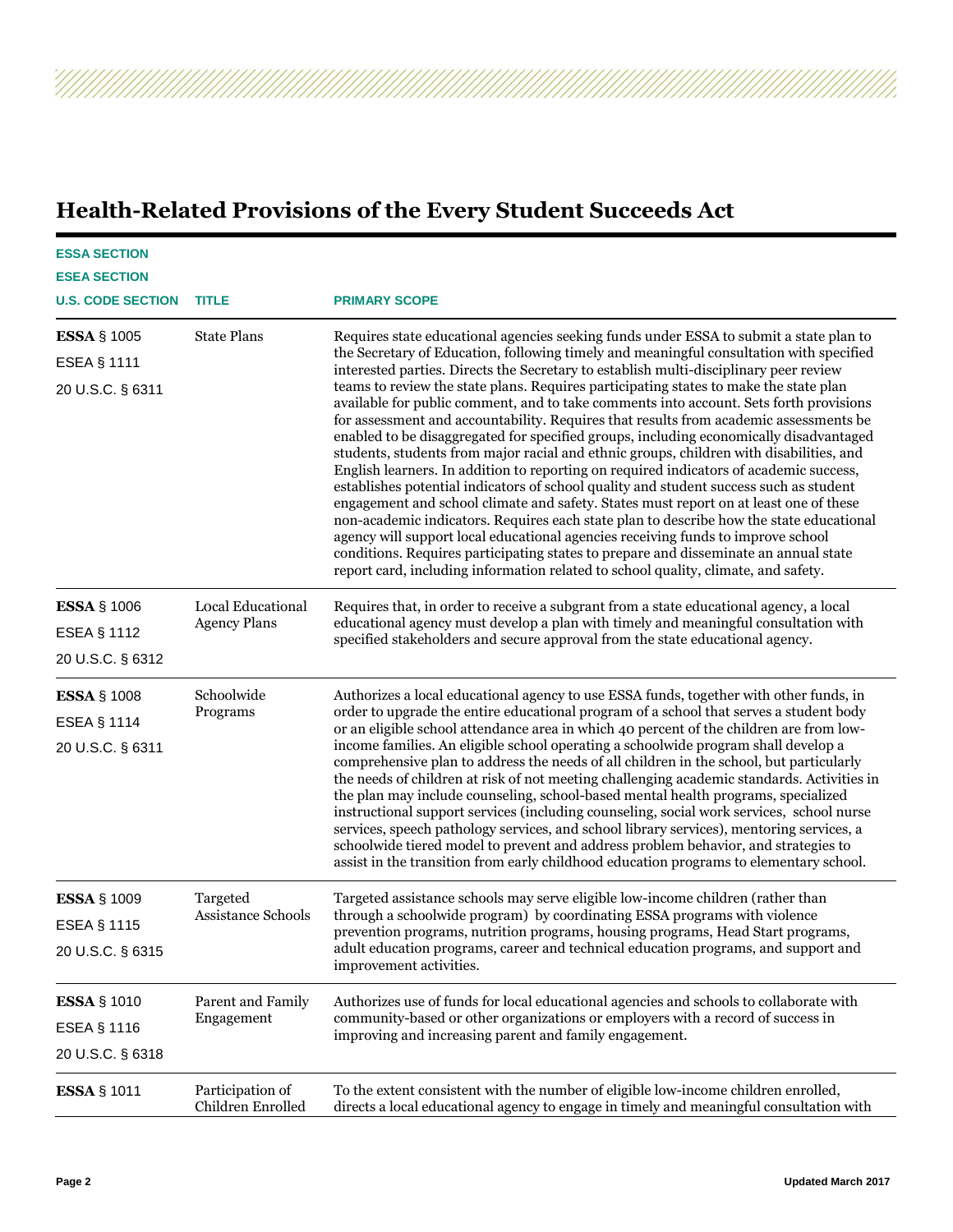| <b>ESSA SECTION</b><br><b>ESEA SECTION</b><br><b>U.S. CODE SECTION</b><br>ESEA § 1117<br>20 U.S.C. § 6320 | <b>TITLE</b><br>in Private Schools                                 | <b>PRIMARY SCOPE</b><br>private school officials and provide services such as special educational services,<br>instructional services, counseling and mentoring on an equitable basis to those children.                                                                                                                                                                                                                                                                                                                                                                                                                                                                                                                                                                                                                                                                                                                                     |
|-----------------------------------------------------------------------------------------------------------|--------------------------------------------------------------------|----------------------------------------------------------------------------------------------------------------------------------------------------------------------------------------------------------------------------------------------------------------------------------------------------------------------------------------------------------------------------------------------------------------------------------------------------------------------------------------------------------------------------------------------------------------------------------------------------------------------------------------------------------------------------------------------------------------------------------------------------------------------------------------------------------------------------------------------------------------------------------------------------------------------------------------------|
| <b>ESSA § 1013</b><br>ESEA § 1119<br>20 U.S.C. § 6322                                                     | Coordination<br>Requirements                                       | Requires local educational agencies to develop agreements with Head Start agencies and<br>other early childhood education programs.                                                                                                                                                                                                                                                                                                                                                                                                                                                                                                                                                                                                                                                                                                                                                                                                          |
| <b>ESSA § 1301</b><br>ESEA § 1301 et<br>seq.<br>20 U.S.C. § 6391<br>et seq.                               | <b>Education</b> of<br>Migratory Children                          | Sets forth requirements for program to assist states to identify and address the unique<br>needs of migratory children, including helping them to overcome educational<br>disruption, cultural and language barriers, social isolation, health-related problems, and<br>other factors that inhibit the ability of migratory children to succeed in school. The<br>programs may include outreach and advocacy to help migratory children and their<br>families to access education, health, nutrition, and social services. Directs the Secretary<br>of Education to work with states to facilitate the electronic exchange of education and<br>health data regarding migratory students through the linkage of migrant student record<br>systems.                                                                                                                                                                                            |
| <b>ESSA § 2001</b><br>ESEA § 2103<br>20 U.S.C. § 6613                                                     | <b>General Provisions:</b><br>Local Uses of<br>Funds               | Local educational agencies which receive sub-grants from their state educational<br>agencies may provide professional development to train teachers, principals, and other<br>school leaders to effectively engage parents, families, and community partners;<br>coordinate services between school and community; and develop policy with school,<br>local educational agency, community, and state leaders. Title II funds may also be used<br>at the local level to carry out in-service training for school personnel related to mental<br>health and wellness, including trauma, risk of mental illness, treatment and<br>intervention services, referrals and partnerships between school-based mental health<br>programs and public or private mental health organizations, and addressing issues<br>related to school conditions for learning, such as safety, peer interaction, drug and<br>alcohol abuse, and chronic absenteeism. |
| <b>ESSA § 4002</b><br>ESEA § 4001<br>20 U.S.C. § 7101                                                     | <b>General Provisions</b>                                          | Requires a state, local educational agency, or other entity receiving funds under Title IV<br>of ESSA to obtain prior written informed consent from the parent of any minor child<br>who participates in any mental health assessment or service connected with an<br>elementary or secondary school and funded under Title IV.                                                                                                                                                                                                                                                                                                                                                                                                                                                                                                                                                                                                              |
| <b>ESSA</b> § 4101<br>ESEA § 4101<br>20 U.S.C. § 7111                                                     | <b>Student Support</b><br>and Academic<br><b>Enrichment Grants</b> | Sets forth purposes of Student Support and Academic Enrichment Grants: (1) provide<br>all students with access to a well-rounded education, (2) improve school conditions for<br>student learning, and (3) improve the use of technology in order to improve student<br>academic achievement and digital literacy                                                                                                                                                                                                                                                                                                                                                                                                                                                                                                                                                                                                                            |
| <b>ESSA § 4101</b><br>ESEA § 4104<br>20 U.S.C. § 7114                                                     | <b>State Use of Funds</b>                                          | Authorizes states to use Title IV funds to support local educational agencies in providing<br>programs and activities that foster safe, healthy, supportive, and drug-free<br>environments that support student academic achievement.                                                                                                                                                                                                                                                                                                                                                                                                                                                                                                                                                                                                                                                                                                        |
| ESSA § 4101<br>ESEA § 4106<br>20 U.S.C. § 7116                                                            | Local Educational<br>Agency<br>Applications                        | Requires a local educational agency to submit an application and conduct a needs<br>assessment in order to receive an allocation over \$30,000 under Title IV. The<br>application is to be developed through consultation with parents, teachers, principals,<br>other school leaders, specialized instructional support personnel (including school<br>nurses, counselors, and school librarians), community-based organizations, local                                                                                                                                                                                                                                                                                                                                                                                                                                                                                                     |

government representatives (which may include law enforcement, juvenile court, child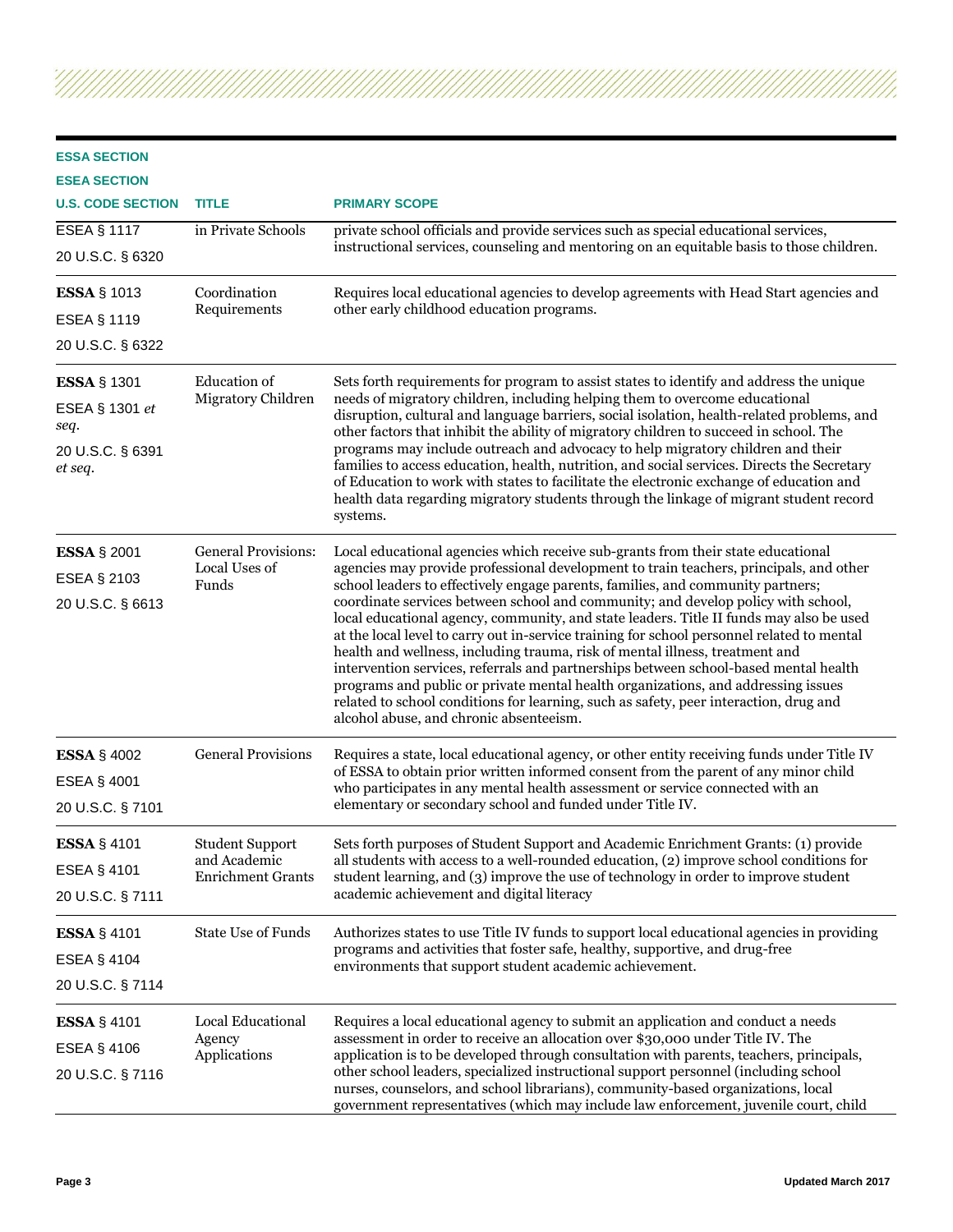| <b>ESSA SECTION</b>                                          |                                                              |                                                                                                                                                                                                                                                                                                                                                                                                                                                                                                                                                                                                                                                                                                                                                                                                                                                                                                                                                                                                                                                                                                                                                 |
|--------------------------------------------------------------|--------------------------------------------------------------|-------------------------------------------------------------------------------------------------------------------------------------------------------------------------------------------------------------------------------------------------------------------------------------------------------------------------------------------------------------------------------------------------------------------------------------------------------------------------------------------------------------------------------------------------------------------------------------------------------------------------------------------------------------------------------------------------------------------------------------------------------------------------------------------------------------------------------------------------------------------------------------------------------------------------------------------------------------------------------------------------------------------------------------------------------------------------------------------------------------------------------------------------|
| <b>ESEA SECTION</b>                                          |                                                              |                                                                                                                                                                                                                                                                                                                                                                                                                                                                                                                                                                                                                                                                                                                                                                                                                                                                                                                                                                                                                                                                                                                                                 |
| <b>U.S. CODE SECTION</b>                                     | <b>TITLE</b>                                                 | <b>PRIMARY SCOPE</b>                                                                                                                                                                                                                                                                                                                                                                                                                                                                                                                                                                                                                                                                                                                                                                                                                                                                                                                                                                                                                                                                                                                            |
|                                                              |                                                              | welfare, public housing), Indian tribes, charter schools, and others. Applications should<br>note any partnerships with public or private entities with a demonstrated record of<br>success in implementing relevant activities. A comprehensive needs assessment is to be<br>conducted once every three years, and is to address the purposes of the Student Support<br>and Academic Enrichment Grants, including an examination of needs for improvement<br>of school conditions for student learning in order to create a healthy and safe school<br>environment. In general, a local educational agency shall use not less than 20 percent of<br>Student Support and Academic Enrichment Grant funds for activities to support safe<br>and healthy students and school conditions.                                                                                                                                                                                                                                                                                                                                                          |
| <b>ESSA § 4101</b><br><b>ESEA § 4108</b><br>20 U.S.C. § 7118 | Activities to<br>Support Safe and<br><b>Healthy Students</b> | Describes programs and activities to support safe and healthy students and school<br>conditions, including (1) drug and violence prevention , (2) school-based mental health<br>services and partnerships, (3) integration of health and safety practices in school and<br>athletic programs, (4) support for a healthy, active lifestyle, (5) bullying, harassment,<br>coercion, and abuse prevention, (6) improvement of instructional practices for<br>relationship-building skills, (7) provision of mentoring and school counseling to all<br>students, (8) establishment or improvement of school dropout and re-entry programs,<br>(9) establishment of learning environments and improvement of students' effective<br>learning skills, (10) child sexual abuse awareness and prevention, (11) reduction of<br>exclusionary discipline, (12) positive behavioral interventions and supports, (13) pay for<br>success initiatives, (14) high quality training for school personnel on related topics, and<br>(15) a designated site resource coordinator to strengthen relationships and establish<br>partnerships within the community. |
| <b>ESSA § 4201</b><br>ESEA § 4201<br>20 U.S.C. § 7171        | 21st Century<br>Community<br>Learning Centers                | Sets forth purpose and definitions. Purpose is to provide opportunities for communities<br>to establish or expand activities in community learning centers, including youth<br>development activities, service learning, nutrition and health education, drug and<br>violence prevention programs, counseling programs, arts, music, physical fitness and<br>wellness programs, technology education programs, financial literacy programs,<br>environmental literacy programs, internship or apprenticeship programs, family<br>engagement programs, and literacy programs.                                                                                                                                                                                                                                                                                                                                                                                                                                                                                                                                                                    |
| <b>ESSA</b> § 4601<br><b>ESEA § 4621</b><br>20 U.S.C. § 7271 | National Activities:<br>Purposes                             | Sets forth purposes for provisions related to community support for school success.<br>Purposes identified include significantly improving the academic and developmental<br>outcomes of children living in the most distressed communities in the United States,<br>including ensuring school readiness, high school graduation, and access to a<br>community-based continuum of high-quality services. Purposes also include providing<br>support for planning, implementation, and operation of full-service community schools<br>that improve coordination, integration, accessibility, and effectiveness of services for<br>children and families, particularly children attending high-poverty schools, including<br>high-poverty rural schools.                                                                                                                                                                                                                                                                                                                                                                                          |
| <b>ESSA § 4601</b><br><b>ESEA § 4624</b><br>20 U.S.C. § 7274 | Promise<br>Neighborhoods                                     | Authorizes eligible entities including institutions of higher learning, Indian tribes or<br>tribal organizations, and nonprofit entities working in collaboration with specified<br>entities to apply for competitive grants from the Secretary of Education to provide<br>pipeline services in neighborhoods with high concentrations of low income individuals<br>and with multiple signs of distress, which may include high rates of poverty, childhood<br>obesity, academic failure, and juvenile delinquency, adjudication, or incarceration.<br>Pipeline services means a continuum of coordinated supports, services, and<br>opportunities for children from birth through entry into and success in postsecondary<br>education and career attainment. Among other things, pipeline services include social,<br>health, nutrition, and mental health services and supports. When applying for<br>PROMISE neighborhood funds, eligible entities must include a needs assessment and a                                                                                                                                                    |

Z,

'///

AAAAAAAAAAAAAAAA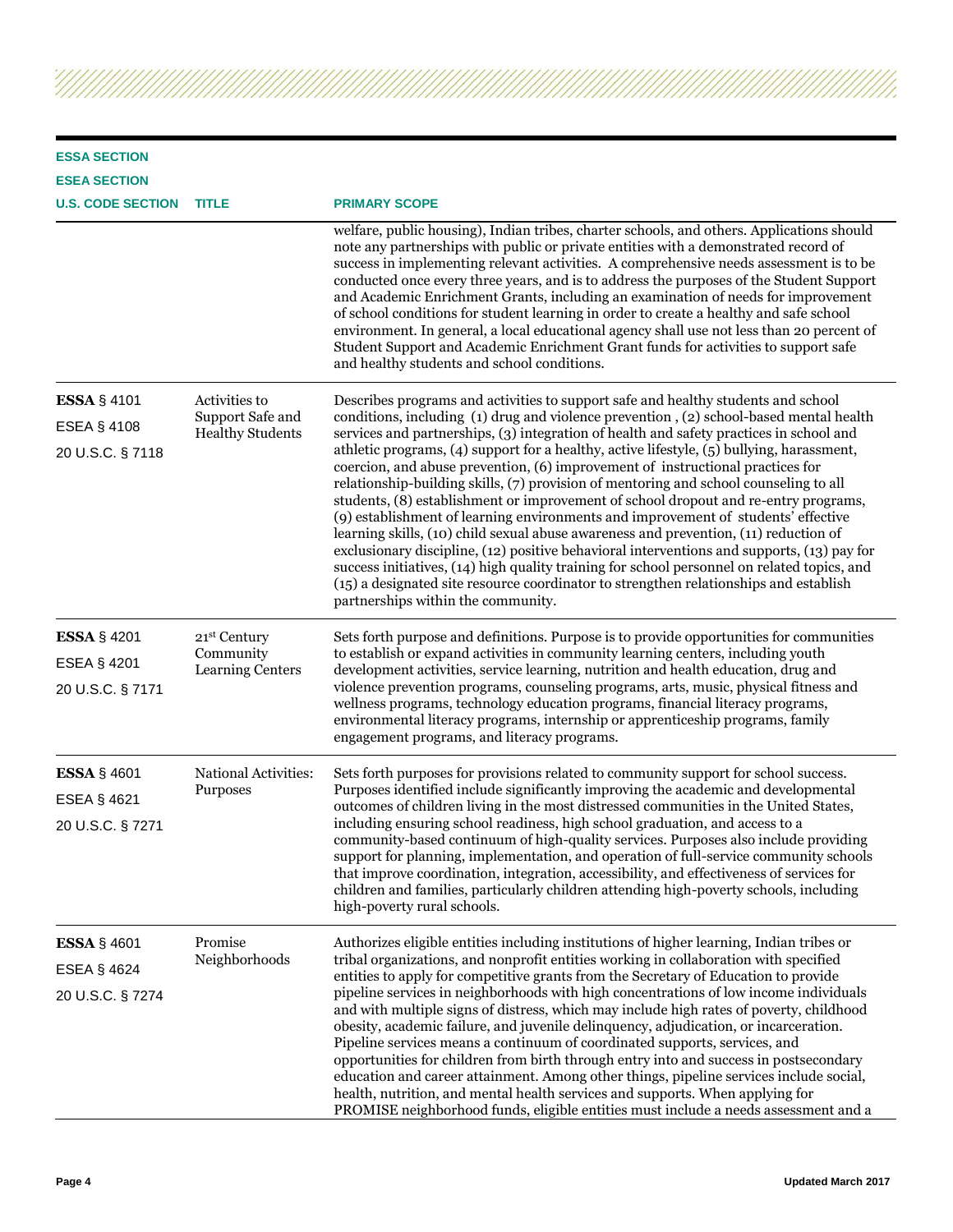#### **ESSA SECTION ESEA SECTION**

Ž

| <b>U.S. CODE SECTION</b>                                     | <b>TITLE</b>                                                                       | <b>PRIMARY SCOPE</b>                                                                                                                                                                                                                                                                                                                                                                                                                                                                                                                                                                                                                                                                                                                                                                                                                                                                                                                                                              |
|--------------------------------------------------------------|------------------------------------------------------------------------------------|-----------------------------------------------------------------------------------------------------------------------------------------------------------------------------------------------------------------------------------------------------------------------------------------------------------------------------------------------------------------------------------------------------------------------------------------------------------------------------------------------------------------------------------------------------------------------------------------------------------------------------------------------------------------------------------------------------------------------------------------------------------------------------------------------------------------------------------------------------------------------------------------------------------------------------------------------------------------------------------|
|                                                              |                                                                                    | plan for significant improvement.                                                                                                                                                                                                                                                                                                                                                                                                                                                                                                                                                                                                                                                                                                                                                                                                                                                                                                                                                 |
| <b>ESSA § 4601</b><br><b>ESEA § 4625</b><br>20 U.S.C. § 7275 | <b>Full-Service</b><br>Community<br>Schools                                        | Authorizes eligible entities including 1 or more local educational agencies, the Bureau of<br>Indian Education, and 1 or more community-based organizations, nonprofit<br>organizations, or other public or private entities to apply for grants from the Secretary of<br>Education to provide pipeline services to full-service community schools. Pipeline<br>services means a continuum of coordinated supports, services, and opportunities for<br>children from birth through entry into and success in postsecondary education and<br>career attainment. Among other things, pipeline services include social, health,<br>nutrition, and mental health services and supports. When applying for full-service<br>community school funds, eligible entities must include a comprehensive plan, including<br>a needs assessment that identifies the academic, physical, nonacademic, health, mental<br>health, and other needs of students, families, and community residents. |
| <b>ESSA § 4601</b><br>ESEA § 4631<br>20 U.S.C. § 7281        | <b>National Activities</b><br>for School Safety                                    | Authorizes the secretary of Education to use Title IV funds for the Project School<br>Emergency Response to Violence (Project SERV) program to carry out activities to<br>improve students' safety and well-being, including through grants, contracts, or<br>cooperative agreements. Authorizes eligible entities (including a local educational<br>agency, an institution of higher education disrupted by violence or trauma, and the<br>Bureau of Indian Education in a case where the learning environment of a school<br>operated or funded by the Bureau has been disrupted by violence or trauma) to use<br>Project SERV funds to initiate or strengthen violence prevention activities or to restore a<br>learning environment disrupted by a crisis.                                                                                                                                                                                                                    |
| <b>ESSA § 5005</b><br>20 U.S.C. § 7341a<br>Note              | Review Relating to<br>Rural Local<br>Educational<br>Agencies                       | Directs the Secretary of Education to conduct a review to assess the extent to which the<br>Department of Education takes into account, considers input from, and addresses the<br>unique needs and characteristics of rural schools and rural local educational agencies.<br>Directs the Secretary to report to Congress on actions the Department can take to<br>meaningfully increase the consideration and participation of rural schools and rural<br>local educational agencies in the Department's processes, procedures, policies, and<br>regulations. Further directs the Secretary to carry out the identified actions or provide<br>an explanation to Congress of why they were not carried out.                                                                                                                                                                                                                                                                       |
| <b>ESSA § 6002</b><br><b>ESEA § 6115</b><br>20 U.S.C. § 7425 | Indian Education:<br>Authorized<br>Services and<br><b>Activities</b>               | Authorizes local educational agencies, Indian tribes, Indian organizations, and consortia<br>to use Title VI funds for services and activities including early childhood and family<br>programs that emphasize school readiness, enrichment programs that focus on problem<br>solving and cognitive skills development, and activities to educate individuals in order<br>to prevent violence, suicide, and substance abuse.                                                                                                                                                                                                                                                                                                                                                                                                                                                                                                                                                      |
| <b>ESSA § 6002</b><br><b>ESEA § 6121</b><br>20 U.S.C. § 7441 | Improvement of<br>Educational<br>Opportunities for<br>Indian Children<br>and Youth | Authorizes the Secretary to award grants to eligible entities for activities including<br>health and nutrition services; activities that address the health, social, and psychological<br>needs of Indian children and youth; comprehensive guidance, counseling, and testing<br>services; and early childhood education programs, including programs that emphasize<br>school readiness, screening and referral, and provision of services to Indian children<br>and youth with disabilities.                                                                                                                                                                                                                                                                                                                                                                                                                                                                                    |
| <b>ESSA § 6004</b><br>ESEA § 6304<br>20 U.S.C. § 7544        | Alaska Native<br>Education:<br>Program<br>Authorized                               | Authorizes the Secretary of Education to make grants or enter into contracts with<br>eligible Alaska Native organizations and entities to provide programs with activities that<br>may include early childhood and parenting education (including home visiting), and<br>comprehensive school or community-based support services, including services that<br>address family instability and trauma, and services to improve conditions for learning at<br>home, in the community, and at school.                                                                                                                                                                                                                                                                                                                                                                                                                                                                                 |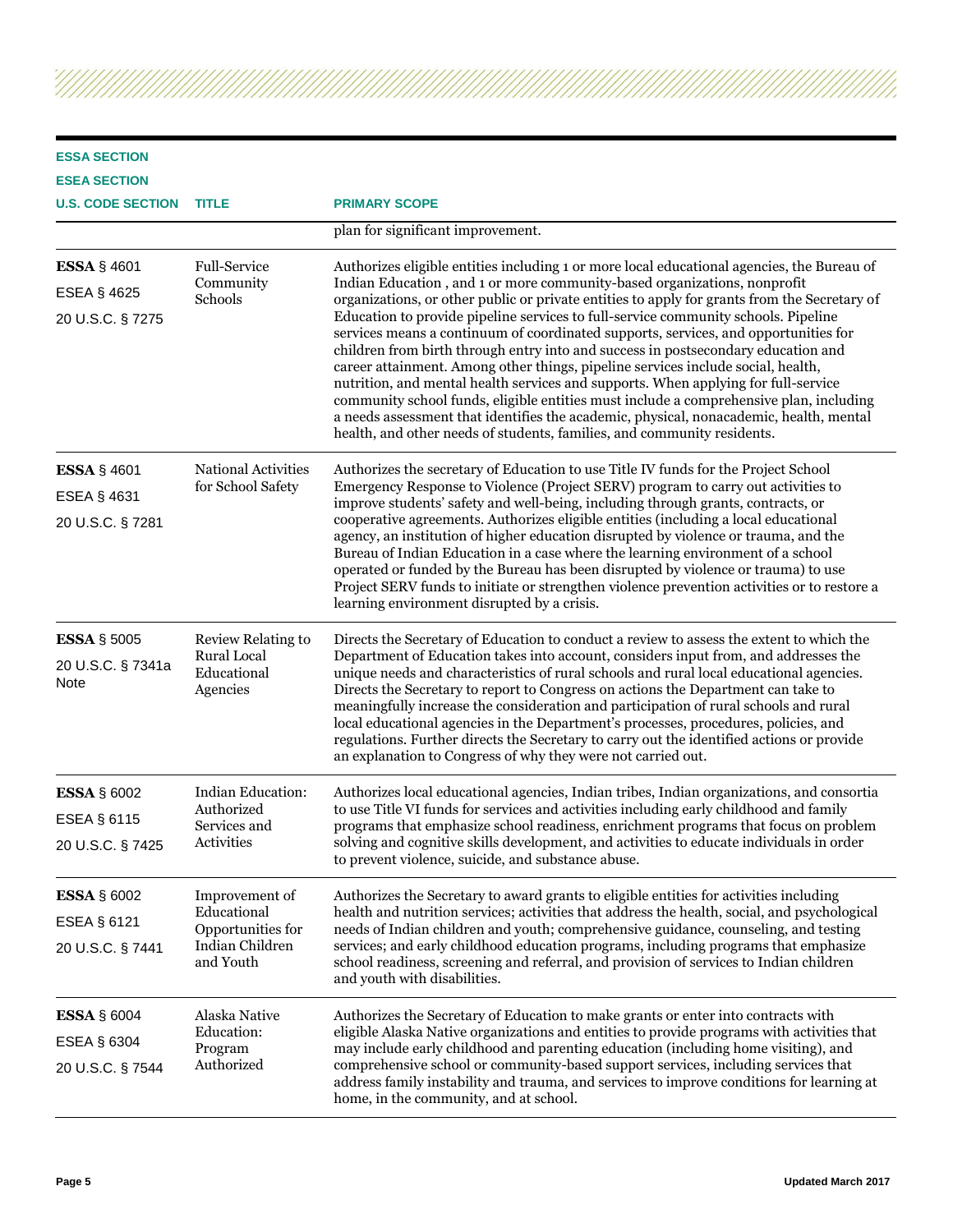#### **ESSA SECTION**

| <b>ESEA SECTION</b>                      |                                                                       |                                                                                                                                                                                                                                                                                                                                                                                                                                                                                                                                                                                                                                                                                                                                                                                                                         |
|------------------------------------------|-----------------------------------------------------------------------|-------------------------------------------------------------------------------------------------------------------------------------------------------------------------------------------------------------------------------------------------------------------------------------------------------------------------------------------------------------------------------------------------------------------------------------------------------------------------------------------------------------------------------------------------------------------------------------------------------------------------------------------------------------------------------------------------------------------------------------------------------------------------------------------------------------------------|
| <b>U.S. CODE SECTION</b>                 | <b>TITLE</b>                                                          | <b>PRIMARY SCOPE</b>                                                                                                                                                                                                                                                                                                                                                                                                                                                                                                                                                                                                                                                                                                                                                                                                    |
| <b>ESSA § 6006</b>                       | Report on<br>Responses to<br><b>Indian Student</b><br><b>Suicides</b> | Directs the Secretary of Education, in collaboration with the Secretaries of Interior and<br>of Health and Human Services, to prepare a report on efforts to address outbreaks of<br>suicides among elementary school and secondary school students in Indian country. The<br>report is to include information on (1) the federal response, (2) a list of federal resources<br>to prevent and respond to outbreaks of student suicides, including the availability and<br>use of tele-behavioral health, (3) barriers to timely implementation of programs or<br>interagency collaboration, (4) interagency collaboration efforts, (5) recommendations to<br>improve or consolidate federal resources, including interagency collaboration, and (6)<br>feedback from Indian tribes in relation to the federal response. |
| <b>ESSA § 8002</b>                       | Definitions                                                           | Defines "specialized instructional support personnel" as including (1) school counselors,<br>school social workers, and school psychologists, and (2) other qualified professional<br>personnel, such as school nurses, speech language pathologists, and school librarians,<br>involved in providing assessment, diagnosis, counseling, educational, therapeutic, and<br>other necessary services as part of a comprehensive program to meet student needs.<br>Defines "well-rounded education" as including courses, activities, and programming in<br>health and physical education.                                                                                                                                                                                                                                 |
| <b>ESEA § 8101</b><br>20 U.S.C. § 7801   |                                                                       |                                                                                                                                                                                                                                                                                                                                                                                                                                                                                                                                                                                                                                                                                                                                                                                                                         |
| <b>ESSA § 8024</b>                       | Prohibitions on                                                       | States that nothing in ESSA shall be construed to authorize the federal government to<br>mandate, direct, or control a State, local educational agency, or school's curriculum,<br>program of instruction, or allocation of state or local resources. States that nothing in<br>ESSA should be construed to require the distribution of scientifically or medically false<br>or inaccurate materials or to prohibit the distribution of scientifically or medically true<br>or accurate materials.                                                                                                                                                                                                                                                                                                                      |
| <b>ESEA § 8527</b><br>20 U.S.C. § 7907   | Federal<br>Government and<br>Use of Federal<br>Funds                  |                                                                                                                                                                                                                                                                                                                                                                                                                                                                                                                                                                                                                                                                                                                                                                                                                         |
| <b>ESSA</b> § 8028                       | Prohibition on<br><b>Requiring State</b>                              | States that nothing in ESSA shall be construed to require a state to participate in any<br>program under the Act, if the state has not received or been awarded funds.                                                                                                                                                                                                                                                                                                                                                                                                                                                                                                                                                                                                                                                  |
| <b>ESEA § 8530A</b><br>20 U.S.C. § 7910a | Participation                                                         |                                                                                                                                                                                                                                                                                                                                                                                                                                                                                                                                                                                                                                                                                                                                                                                                                         |
| <b>ESSA § 8035</b>                       | Limitations on                                                        | Invokes an existing limitation on school-based health centers under the Public Health                                                                                                                                                                                                                                                                                                                                                                                                                                                                                                                                                                                                                                                                                                                                   |
| <b>ESEA § 8543</b><br>20 U.S.C. § 7923   | School-Based<br><b>Health Centers</b>                                 | Service Act, which provides that school-based health centers, by definition, do not<br>provide abortion services. Funds for activities carried out under ESSA must comply with<br>this limitation.                                                                                                                                                                                                                                                                                                                                                                                                                                                                                                                                                                                                                      |
| <b>ESSA § 8037</b>                       | Sense of Congress                                                     | Expresses the sense of Congress that the Secretary of Education should review all                                                                                                                                                                                                                                                                                                                                                                                                                                                                                                                                                                                                                                                                                                                                       |
| <b>ESEA § 8545</b>                       | on Protecting<br><b>Student Privacy</b>                               | regulations addressing student privacy, including those under ESSA, and ensure that<br>students' personally identifiable information is protected.                                                                                                                                                                                                                                                                                                                                                                                                                                                                                                                                                                                                                                                                      |
| 20 U.S.C. § 7925                         |                                                                       |                                                                                                                                                                                                                                                                                                                                                                                                                                                                                                                                                                                                                                                                                                                                                                                                                         |
| <b>ESSA</b> § 8040                       | Privacy                                                               | Directs the Secretary of Education to require each grantee receiving funds under ESSA<br>to provide an assurance that it understands the importance of privacy and is aware of its<br>responsibilities under the Family Education Rights and Privacy Act of 1974 (FERPA).                                                                                                                                                                                                                                                                                                                                                                                                                                                                                                                                               |
| <b>ESEA § 8548</b><br>20 U.S.C. § 7928   |                                                                       |                                                                                                                                                                                                                                                                                                                                                                                                                                                                                                                                                                                                                                                                                                                                                                                                                         |
| <b>ESSA § 9102</b><br>42 U.S.C. § 11432  | <b>Grants for State</b><br>and Local Activities                       | Amends a provision of the McKinney-Vento Homeless Assistance Act related to grants<br>for state and local activities to educate homeless children and youths. Requires a state<br>desiring to receive a grant under the Act to submit a plan to the Secretary of Education.<br>Among other things, the plan shall include the following (1) procedures to ensure<br>eligible homeless children and youth are able to participate in government nutrition<br>programs, (2) access to public preschool programs, (3) strategies to address enrollment                                                                                                                                                                                                                                                                     |

delays caused by lack of immunization and other required health records or birth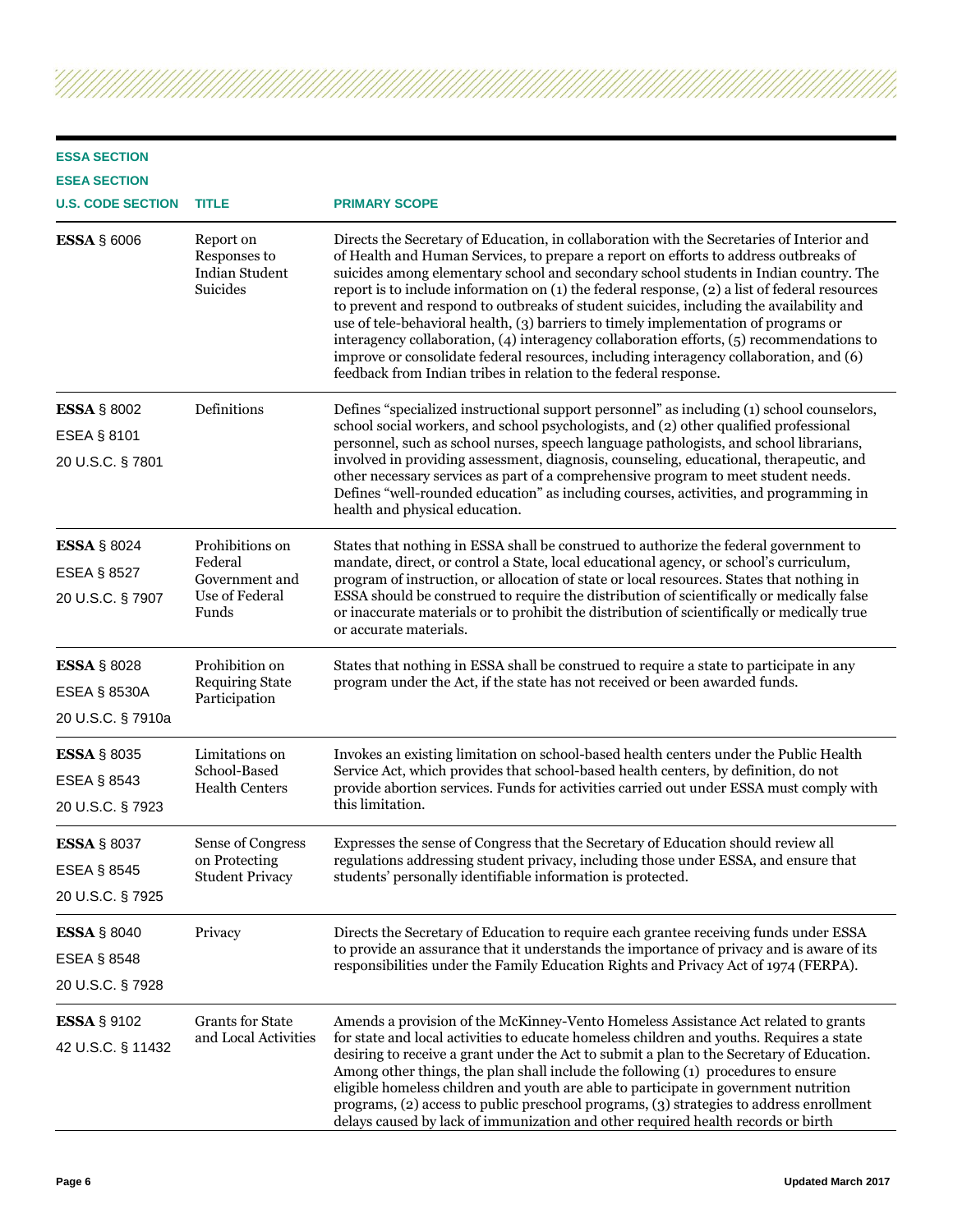| <b>ESSA SECTION</b>                     |                                                               |                                                                                                                                                                                                                                                                                                                                                                                                                                                                                                                                                                                                                                                                                                                                                                                                                                                                                                                         |
|-----------------------------------------|---------------------------------------------------------------|-------------------------------------------------------------------------------------------------------------------------------------------------------------------------------------------------------------------------------------------------------------------------------------------------------------------------------------------------------------------------------------------------------------------------------------------------------------------------------------------------------------------------------------------------------------------------------------------------------------------------------------------------------------------------------------------------------------------------------------------------------------------------------------------------------------------------------------------------------------------------------------------------------------------------|
| <b>ESEA SECTION</b>                     |                                                               |                                                                                                                                                                                                                                                                                                                                                                                                                                                                                                                                                                                                                                                                                                                                                                                                                                                                                                                         |
| <b>U.S. CODE SECTION</b>                | <b>TITLE</b>                                                  | <b>PRIMARY SCOPE</b>                                                                                                                                                                                                                                                                                                                                                                                                                                                                                                                                                                                                                                                                                                                                                                                                                                                                                                    |
|                                         |                                                               | certificates, (4) how the state will ensure that local educational agency requirements are<br>met, including (a) making placement and enrollment decisions in the best interest of the<br>homeless child or youth, (b) immediately enrolling homeless children and youth, even if<br>they are unable to produce records of immunization and other required health records,<br>and (c) designating a liaison for homeless children and youths who ensures that<br>homeless children, youths, and families receive referrals to health care services, dental<br>services, mental health and substance abuse services, housing services, and other<br>appropriate services. The enrolling school shall refer parents, guardians, and<br>unaccompanied youths to the local educational agency liaison for assistance in<br>obtaining necessary immunizations or screenings, and required immunization or health<br>records. |
| <b>ESSA § 9104</b><br>42 U.S.C. § 11434 | Secretarial<br>Responsibilities                               | Amends a provision of the McKinney-Vento Homeless Assistance Act. Requires the<br>Secretary of Education to update and disseminate nationwide a public notice of the<br>educational rights of homeless children and youths.                                                                                                                                                                                                                                                                                                                                                                                                                                                                                                                                                                                                                                                                                             |
| <b>ESSA § 9212</b>                      | Preschool                                                     | Amends a provision of the McKinney-Vento Homeless Assistance Act. Authorizes the<br>Secretary of Health and Human Services, jointly with the Secretary of Education, to<br>award grants to states to carry out activities related to preschool development, including<br>conducting a statewide periodic needs assessment and developing, updating, and<br>implementing a strategic plan to facilitate coordination and delivery of early childhood<br>care and education services to low-income and disadvantaged children.                                                                                                                                                                                                                                                                                                                                                                                            |
| 42 U.S.C. § 9831<br><b>Note</b>         | Development<br>Grants                                         |                                                                                                                                                                                                                                                                                                                                                                                                                                                                                                                                                                                                                                                                                                                                                                                                                                                                                                                         |
| <b>ESSA § 9213</b>                      | Review of Federal<br>Early Childhood<br>Education<br>Programs | Amends a provision of the McKinney-Vento Homeless Assistance Act. Directs the                                                                                                                                                                                                                                                                                                                                                                                                                                                                                                                                                                                                                                                                                                                                                                                                                                           |
| 42 U.S.C. § 9831<br><b>Note</b>         |                                                               | Secretary of Health and Human Services to conduct an interdepartmental review of all<br>federal early childhood education programs and report to Congress on<br>recommendations to eliminate overlap and fragmentation among programs and achieve<br>better utilization of resources.                                                                                                                                                                                                                                                                                                                                                                                                                                                                                                                                                                                                                                   |

#### **SUPPORTERS**



**The Network for Public Health Law is a national initiative of the Robert Wood Johnson Foundation with direction and technical assistance by the Public Health Law Center at Mitchell Hamline School of Law.** 

**This document was developed by Jill Krueger, Director, Network for Public Health Law – Northern Region at the Public Health Law Center at Mitchell Hamline School of Law. The Network for Public Health Law provides information and technical assistance on issues related to public health. The legal information and assistance provided in this document does not constitute legal advice or legal representation. For legal advice, please consult specific legal counsel.**

<sup>&</sup>lt;sup>1</sup> Every Student Succeeds Act, Pub. L. No. 114-95, 129 Stat. 1802 (2015).

<sup>2</sup> National Conference of State Legislatures, *Summary of the Every Student Succeeds Act: Legislation Reauthorizing the Elementary and Secondary Education Act*, (January 2016), available a[t http://www.ncsl.org/documents/educ/ESSA\\_summary\\_NCSL.pdf.](http://www.ncsl.org/documents/educ/ESSA_summary_NCSL.pdf)